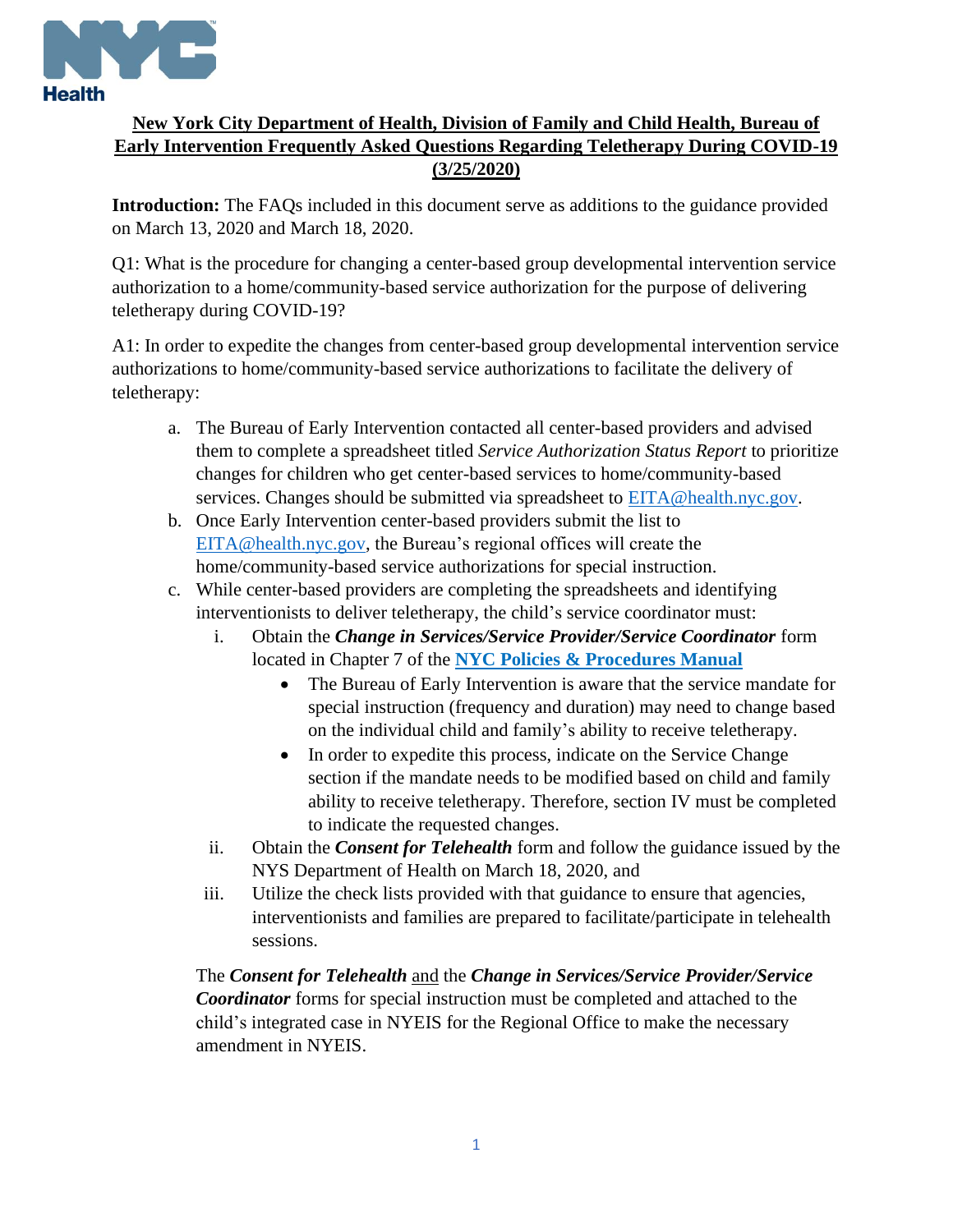

Q2: How should service coordinators obtain signatures on the *Consent for Telehealth* form during COVID-19 if the family does not have a printer or scanner and is unable to email a signed consent form back to the provider?

A2. During this declared state of emergency, if the family is unable to print and scan the form, it is sufficient for them to email the service coordinator with the following statement: "this email / text message serves as my written consent to utilize telehealth to receive Early Intervention services during the COVID-19 Declared State of Emergency" (insert name of parent/guardian) (insert date)". It is also acceptable for families to text that message to service coordinators, who must then print out the message. Service coordinators must upload this email/text consent statement, the completed *Consent for Telehealth*, and the completed *Change in Services/Service Provider/Service Coordinator* form (center-based changes only) to the child's integrated case in NYEIS. For center-based changes, the documents must be attached to the child's integrated page for the Regional Office to make the necessary amendment in NYEIS.

However, it is BEI's expectation that the parent's signature will be obtained on the *Consent for Telehealth* form as soon as possible via the US Mail, fax or email to ensure that there are no billing or audit issues.

NOTE: BEI will not accept parent signatures obtained utilizing a third-party application or program.

Q3: Will individual facility-based service authorizations be converted to home/community-based service authorizations during the COVID-19 emergency response, in order to deliver teletherapy?

A3: No, individual facility-based authorizations will not be amended to home/community-based. The provider should deliver the session utilizing a teletherapy approach, with parental consent on the *Consent for Telehealth* form (or in a consent statement via email or text, as described in A2 above). Providers must note on the Session Note that "the service was delivered utilizing a teletherapy approach during the COVID-19 declared state of emergency". The service coordinator must obtain the consent from the parent/guardian and attach it to the child's integrated case in NYEIS.

Q4: Do home/community-based service authorizations need to be amended in NYEIS before teletherapy can be initiated?

A4: No modifications are needed in NYEIS. The provider should deliver that session utilizing a teletherapy approach, with parental consent on the *Consent for Telehealth* form (or in a consent statement via email or text, as described in A2 above). Providers must note on the Session Note that "the service was delivered utilizing a teletherapy approach during the COVID-19 declared state of emergency". The service coordinator must obtain the *Consent for Telehealth* form from the parent/guardian and attach it to the child's integrated case in NYEIS.